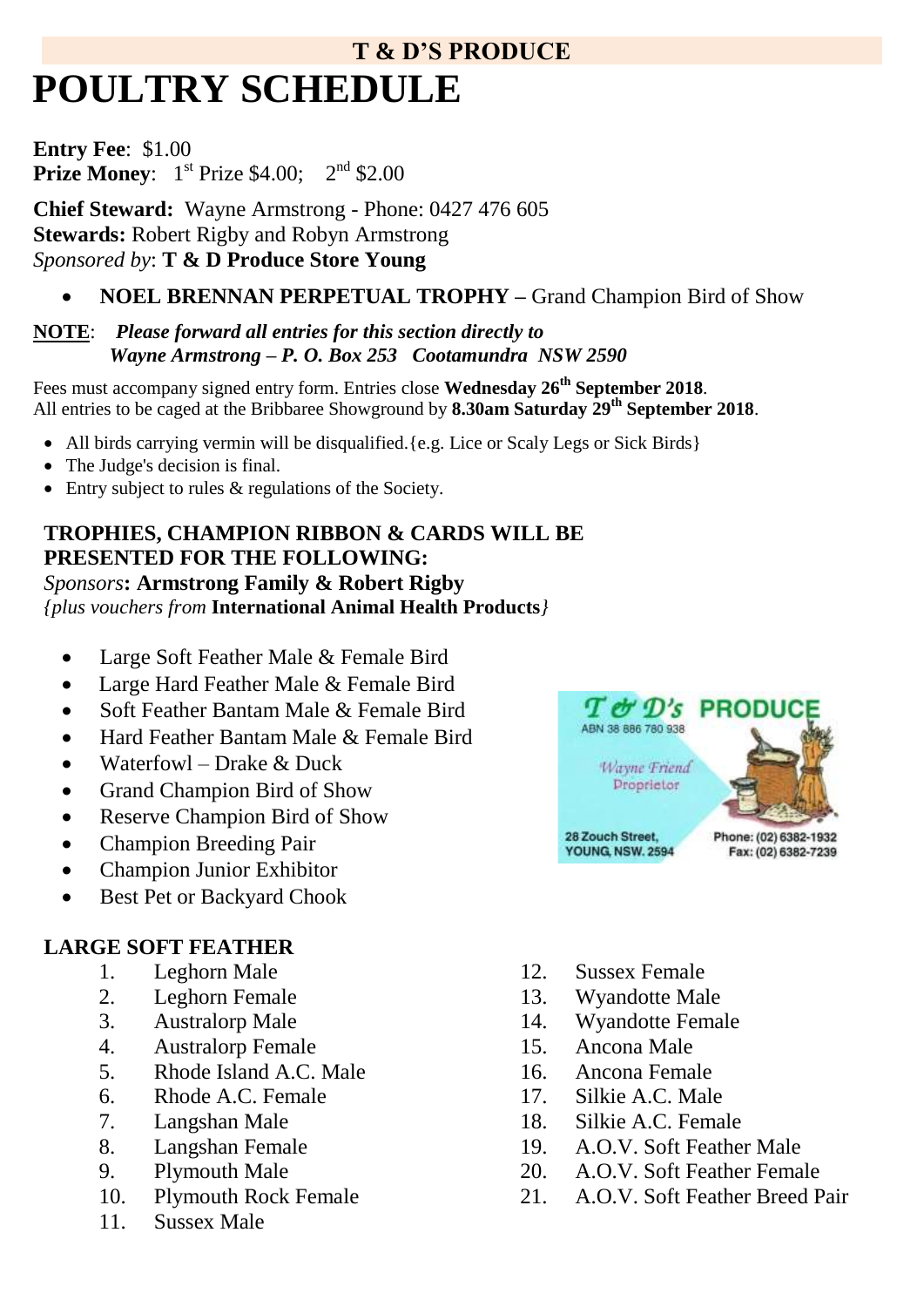# **INTERNATIONAL ANIMAL HEALTH PRODUCTS**

### **LARGE HARD FEATHER**

- 22. O.E.G. Black Red Male
- 23. O.E.G. Partridge Female
- 24. O.E.G. Duckwing Male
- 25. O.E.G. Duckwing Female
- 26. O.E.G. Blue-Red Male
- 27. O.E.G. Blue-Red Female
- 28. O.E.G. A.O.C. Male
- 29. O.E.G. A.O.C. Female
- 30. Australian Game A.C. Male

## **SOFT FEATHER BANTAMS**

- 39. Langshan Male
- 40. Langshan Female
- 41. Pekin Black Male
- 42. Pekin Black Female
- 43. Pekin A.O.C. Male
- 44. Pekin A.O.C. Female
- 45. Wyandotte White Male
- 46. Wyandotte White Female
- 47. Wyandotte A.O.C. Male
- 48. Wyandotte A.O.C. Female
- 49. Leghorn A.C. Male
- 50. Leghorn A.C. Female

### **HARDFEATHER BANTAMS**

- 62. O.E.G. Black Red L/L Male
- 63. O.E.G. Clay or Wheaten Female
- 64. O.E.G. Black Red D/L Male
- 65. O.E.G. Partridge Female
- 66. O.E.G. Duckwing Male
- 67. O.E.G. Duckwing Female
- 68. O.E.G. Blue Red Male
- 69. O.E.G. Blue Red Female
- 70. O.E.G. Blue Tail Wheaten Female
- 71. O.E.G. Pile Male
- 72. O.E.G. Pile Female
- 73. O.E.G. A.O.C. Male
- 74. O.E.G. A.O.C. Female
- 31. Australian Game A.C. Female
- 32. Indian Game Male
- 33. Indian Game Female
- 34. Pitgame Male
- 35. Pitgame Female
- 36. A.O.V. Hard Feather Male
- 37. A.O.V. Hard Feather Female
- 38. Hard Feather Breed Pair
- 51. Australorp Male
- 52. Australorp Female
- 53. Rhode Island Red Male
- 54. Rhode Island Red Female
- 55. Rosecomb Male
- 56. Rosecomb Female
- 57. Ancona Male
- 58. Ancona Female
- 59. A.O.V. Soft Feather Male
- 60. A.O.V. Soft Feather Female
- 61. Soft Feather Breed Pair
- 75. Modern Game Black/Red Male
- 76. Modern Game Black/Red Female
- 77. Modern Game Pile Male
- 78. Modern Game Pile Female
- 79. Modern Game A.O.C. Male
- 80. Modern Game A.O.C. Female
- 81. Indian Game Male
- 82. Indian Game Female
- 83. Pitgame Male
- 84. Pitgame Female
- 85. A.O.V. Hard Feather Male
- 86. A.O.V. Hard Feather Female
- 87. Hard Feather Breed Pair